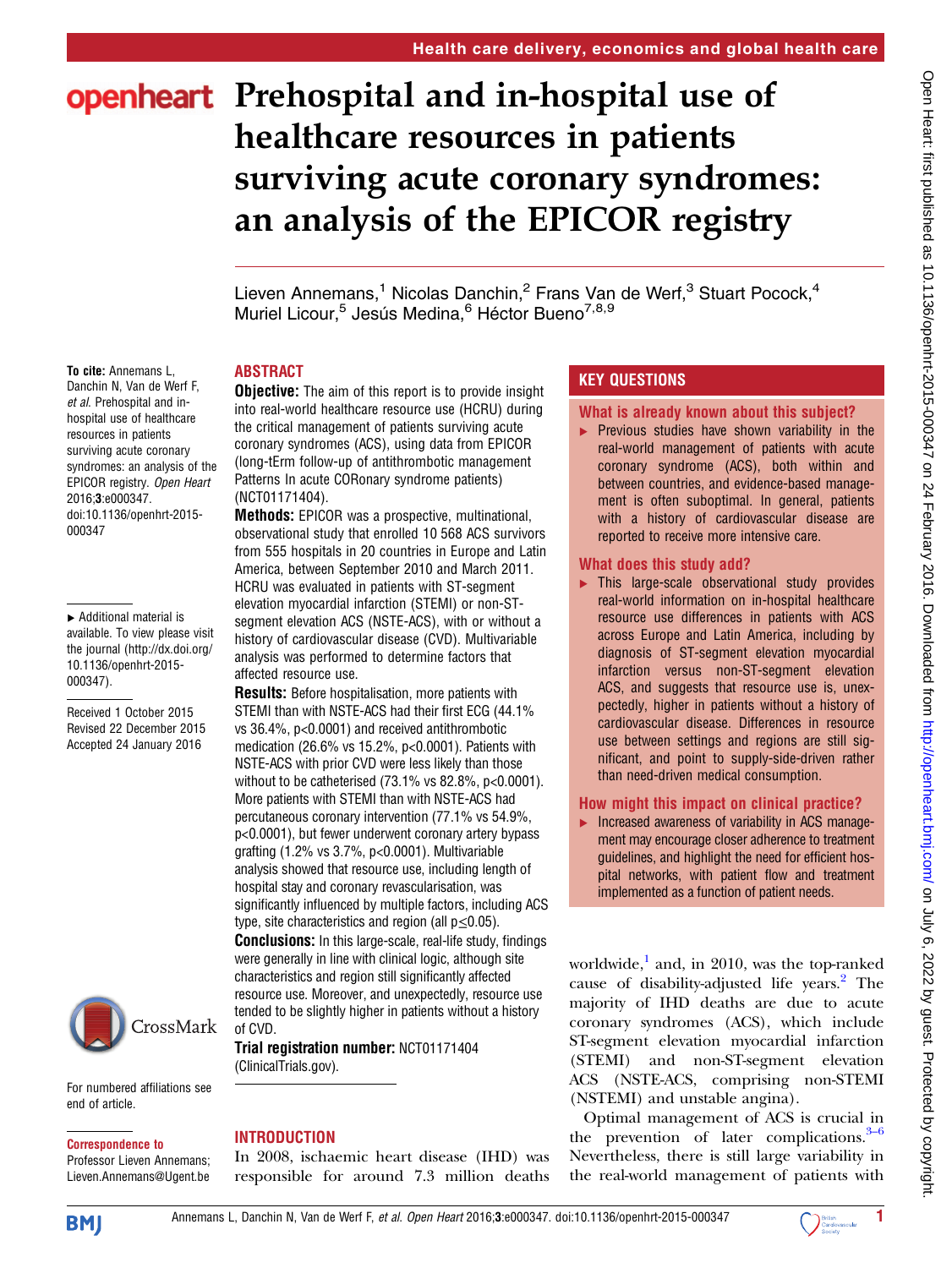ACS, both within and between countries. $7-9$  $7-9$ Evidence-based management is often suboptimal,  $910$  and the risk of experiencing a new cardiovascular (CV) event remains high. $11^{11}$  Reasons for variability in healthcare resource use (HCRU) in patients with ACS may be related to differences in availability of catheterisation laboratories and/or cardiac surgery facilities, or patient-related factors, such as insurance coverage,<sup>[13](#page-9-0)</sup> age<sup>[14](#page-9-0)</sup> and sex.<sup>[15](#page-9-0)</sup> Opportunities therefore exist to improve the man-agement of patients with STEMI and NSTE-ACS.<sup>[16 17](#page-9-0)</sup>

Prehospital resource use and costs associated with ACS are poorly documented in the literature. The aim of the present analysis is to better understand (from the perspective of healthcare payers) the variation in prehospital and in-hospital resource use after STEMI and NSTE-ACS, using acute phase data from the EPICOR (long-tErm follow-up of antithrombotic management Patterns In acute CORonary syndrome patients) study (ClinicalTrials.gov identifier: NCT01171404).

#### **METHODS**

#### Overall study design

EPICOR is a prospective, multinational, observational study of adults  $(\geq 18$  years) surviving hospitalisation for an ACS within 24 h of symptom onset, designed to describe antithrombotic management patterns during the index hospitalisation and after discharge. The rationale and design of EPICOR have been published previously.[18](#page-9-0) Briefly, the aim was to record real-world clinical management of ACS survivors in the acute phase (prehospital and in-hospital) and during a 2-year follow-up period, as well as short-term and long-term clinical outcomes, in a wide range of hospitals and countries in four predefined regions: Northern Europe, Southern Europe, Eastern Europe and Latin America. There were three potential opportunities for enrolment in EPICOR: (1) non-transferred patients (discharged from the hospital to which they were admitted, ie, hospital 1); (2) transferred-in patients (discharged from the hospital to which they were transferred from elsewhere, ie, hospital 2) and (3) transferred-out patients (admitted to hospital 1, having been transferred out to hospital 2, and then transferred back to and discharged from hospital 1). Patients who were transferred to a nonparticipating hospital and not transferred back again were therefore not included in the study. Detailed information on transfer patterns in EPICOR have been published elsewhere.<sup>19</sup>

#### Acute phase resource use analysis

The specific aim of the present study is to evaluate, from the healthcare payer perspective, HCRU during the acute ACS phase (prehospital and in-hospital data). This was a pre-specified secondary objective of EPICOR. Data collection during this phase was prospectively carried out by the investigator at each site, using electronic case report forms. The resource analysis is given below.

Prehospital resources (from symptom onset to hospital admission): ECG, CV medication received (fibrinolytics, antiplatelet agents and anticoagulants) and the duration of ambulance transfer between hospitals for those patients who were transferred. Transport to the initial hospital was not recorded.

In-hospital resources (including all those in-patients transferred between hospitals): laboratory tests and investigations (white cell count, creatinine, blood glucose, haemoglobin, haematocrit, cardiac markers (CK-MB and troponins)); diagnostic procedures (ECG, echocardiography, treadmill, stress echocardiography, nuclear imaging, MRI, angiographic CT scan); therapeutic procedures (resuscitation, mechanical ventilation, intra-aortic balloon pumping, temporary or permanent pacemaker, implantable cardiac defibrillator, cardiac resynchronisation therapy); interventions (any cardiac catheterisation, percutaneous coronary intervention (PCI)/stents, coronary artery bypass graft (CABG) surgery or other cardiac surgery); number  $(\%)$  of patients receiving CV medication (fibrinolytics, antiplatelet agents and anticoagulants); and length of hospital stay (LOS) (overall and by hospital transfer status).

HCRU was summarised by diagnosis of STEMI or NSTE-ACS, and by presence or absence of a history of CV disease (CVD), to try to understand whether this had an impact on use of resources. History of CVD included any of the following: prior IHD (myocardial infarction, PCI, CABG, chronic angina), coronary angiogram diagnostic for coronary artery disease (CAD), heart failure, atrial fibrillation, transient ischaemic attack/stroke or peripheral vascular disease. Related p values comparing the two diagnostic groups and history of CVD yes/no for each diagnostic group were produced using the  $\chi^2$  or Fisher's exact test for categorical variables and the Student t test for continuous variables.

Multivariable analysis was applied to investigate the drivers of the intensity of resource use. The four possible outcome variables of interest determined by the EPICOR Executive Committee were: (1) duration of hospital stay (modelled as log(days)); (2) in-hospital coronary revascularisation (PCI or CABG; yes/no); (3) any in-hospital therapeutic procedure (resuscitation, mechanical ventilation, intra-aortic balloon pumping, temporary/permanent pacemaker, implantable cardiac defibrillator, cardiac resynchronisation therapy; yes/no) and (4) any fibrinolytic use.

A separate forward stepwise selection process considering the identified set of candidate variables was performed for each of the four outcome variables individually (linear regression model for duration of stay and logistic regression model for other outcomes). The generated models were inspected, compared and refined to incorporate agreed changes to derive a set of final individual models. The selected variables for the four models were then reconciled and a set of common models was fitted for each of the outcomes, including all of the variables that were previously selected for any of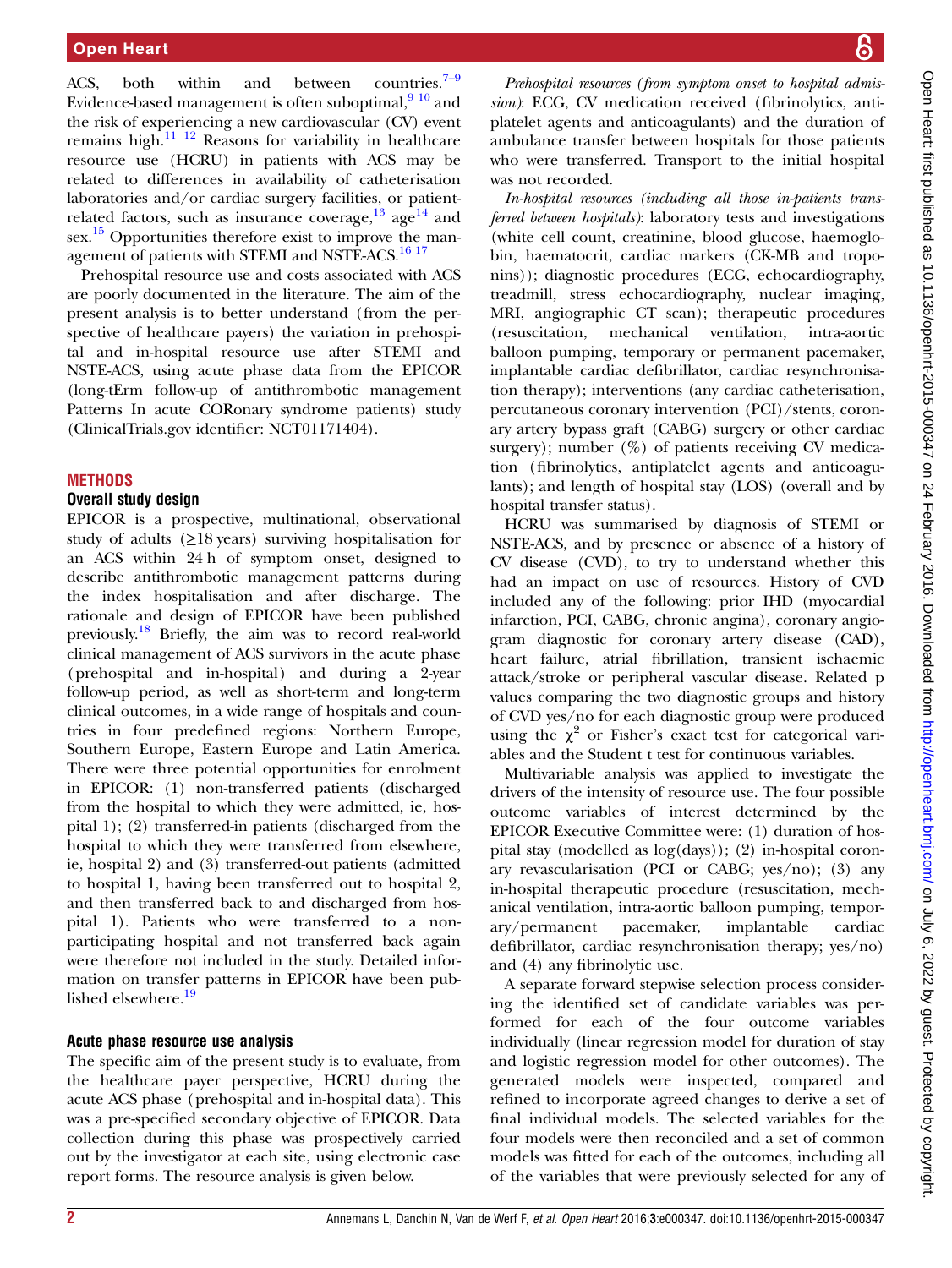the outcomes. The individual final models were then compared with the common models to ensure that no substantial changes to the general results and conclusions were observed.

## RESULTS

#### **Patients**

Between 1 September 2010 and 31 March 2011, a total of 10 568 consecutive patients surviving an ACS were enrolled in EPICOR from 555 hospitals in 20 countries in the four predefined regions. Patient demographics and baseline characteristics are shown in [table 1.](#page-3-0) Ninety-three patients were excluded from the present analysis because there was no information on a history of CVD.

## Prehospital resource use

[Table 2](#page-4-0) shows HCRU during the prehospital phase in terms of ECG use, duration of transfer and CV medication. Prehospital ECG was more frequent in patients with STEMI than with NSTE-ACS (44.1% vs 36.4%, p<0.0001), but there was no difference between those with or without a history of CVD. Hospital transfers were more frequent in patients with STEMI as well as in those without prior CVD ( $p \le 0.001$  in each case). Significantly more patients with STEMI than with NSTE-ACS received prehospital fibrinolytics, antiplatelet agents and anticoagulants (total 26.6% vs 15.2%, p<0.0001 in each case) [\(table 2](#page-4-0) and online [supplementary table](http://dx.doi.org/10.1136/openhrt-2015-000347) S1). Within both the STEMI and NSTE-ACS populations, CV medication was used in a slightly smaller percentage of patients with than without a history of CVD [\(table 2](#page-4-0)).

#### In-hospital resource use

[Table 3](#page-5-0) shows in-hospital HCRU for any components for which there were statistically significant differences between patients with STEMI and NSTE-ACS, or between those with and without a history of CVD in each diagnostic group.

There were minimal differences between the CVD history groups in terms of most diagnostic procedures, although patients with no CVD history were more likely to undergo echocardiography and treadmill testing. Significantly more patients with STEMI underwent echocardiography, nuclear imaging and MRI, and significantly more patients with NSTE-ACS underwent treadmill testing and angiographic CT scan. Both cardiac catheterisation and PCI were significantly more likely to be performed in patients with STEMI than with NSTE-ACS (86.1% vs 78.1% and 77.1% vs 54.9%, respectively; both p<0.0001) and, in patients with NSTE-ACS, less likely in those with a history of CVD than those without (73.1% vs 82.8% and 48.1% vs 61.2%, respectively; both p<0.0001). More patients with STEMI than with NSTE-ACS received at least one stent and at least one bare-metal stent (p<0.0001 in each case), but use of drug-eluting stents was comparable in

both groups. Use of any stent was significantly less frequent in those with a history of CVD than in those without. In contrast, patients with STEMI were less likely to undergo CABG (1.2% vs  $3.7\%$ ,  $p<0.0001$ ), with no difference between those with or without a history of CVD. The majority of patients across the four groups underwent standard laboratory tests on admission and were evaluated for cardiac markers during hospitalisation. The percentage of patients receiving each investigation was generally similar in all groups. Significantly more patients with STEMI than with NSTE-ACS underwent resuscitation, mechanical ventilation, intra-aortic balloon pumping and placement of a temporary pacemaker (p<0.0001 in each case), but there were no differences between those with or without prior CVD in each group. In contrast, patients with NSTE-ACS were more likely to receive a permanent pacemaker, particularly patients with a history of CVD  $(p<0.0001$  compared with those without).

Total LOS, including days in the second hospital for those who were transferred, ranged from 1 to 157 days, with an average of 7.2–8.3 days in patients with STEMI and NSTE-ACS, respectively, and a median of 6–7 days, and was significantly longer in patients with than in those without a history of CVD, particularly in the NSTE-ACS group ([table 3\)](#page-5-0). Among patients who were transferred between hospitals, mean overall LOS was longer in patients with STEMI and NSTE-ACS compared with those not transferred.

Nearly all patients with STEMI and NSTE-ACS received an antiplatelet agent in hospital [\(table 3](#page-5-0)), and almost 80% of patients in each diagnostic group received an anticoagulant (online [supplementary table](http://dx.doi.org/10.1136/openhrt-2015-000347) S2). Details of in-hospital CV medication by drug type are shown in the online [supplementary table](http://dx.doi.org/10.1136/openhrt-2015-000347) S2. Use of all three classes of medication was generally lower in patients with a history of CVD than in those without. Overall, use of the newer anticoagulant agents was low, with fondaparinux being the most frequently used, particularly in patients with NSTE-ACS.

#### Multivariable analyses

#### Duration of hospital stay

[Figure 1](#page-7-0) shows the distribution of LOS in patients with (1) STEMI and (2) NSTE-ACS. Many of the proposed candidate variables were found to be significantly associated with LOS (see online [supplementary table](http://dx.doi.org/10.1136/openhrt-2015-000347) S3). Those most likely to be associated with increased stay (all p<0.0001) were ACS type (STEMI vs NSTE-ACS), region (Latin America vs Northern Europe; Southern Europe vs Northern Europe), older age, presence of diabetes, previous peripheral vascular disease, previous non-CVD, left ventricular ejection fraction (LVEF) <30%, or 'severely reduced', and Killip Class. Presence of hypertension ( $p<0.001$ ) and prior CAD ( $p<0.001$ ) were also strong predictors of increased LOS. Variables most likely to be associated with shorter LOS were presence of catheterisation laboratory facilities (p<0.0001),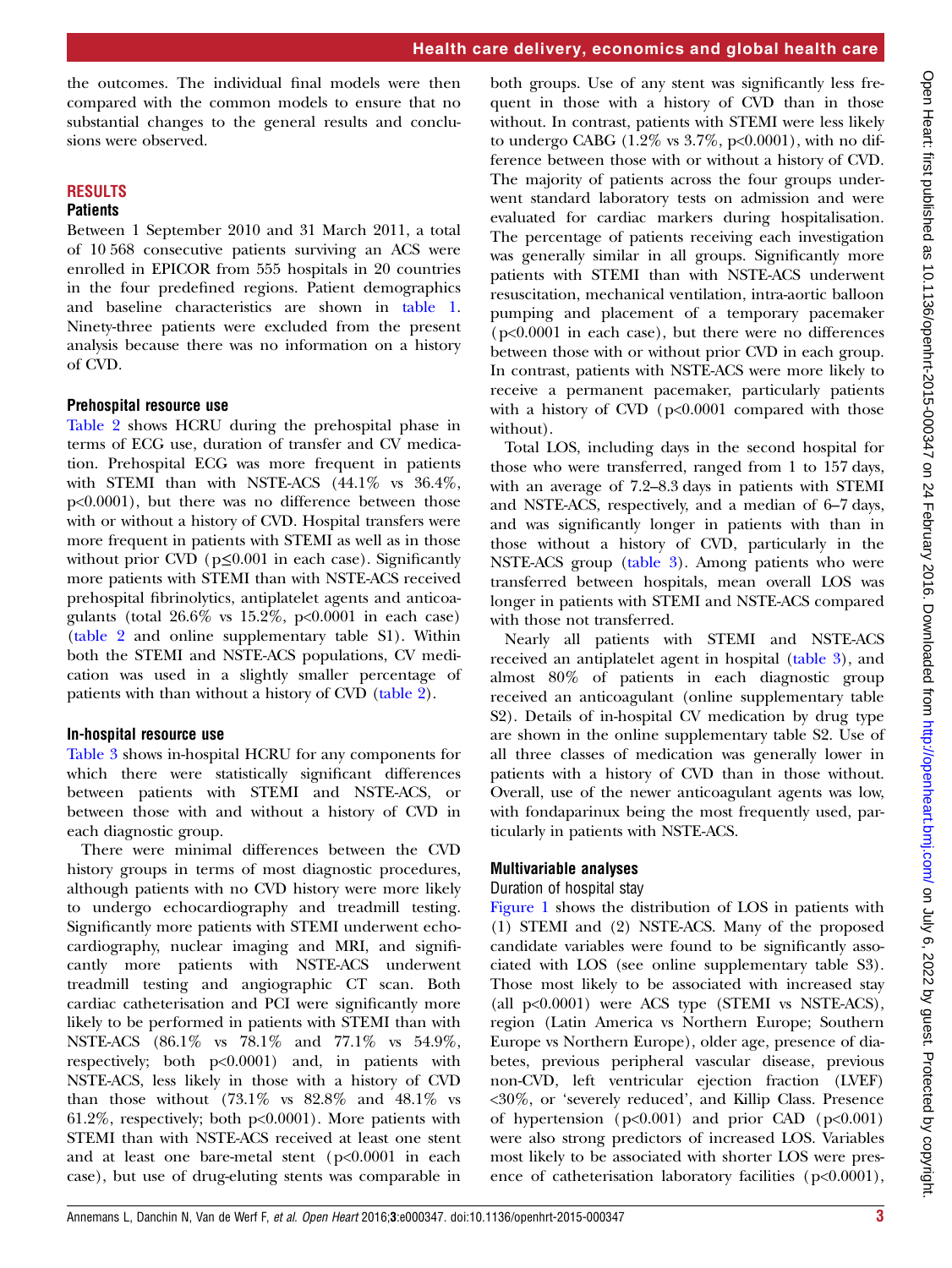Ge

 $Re$ 

 $Re$ 

<span id="page-3-0"></span>

|                                                                   | <b>STEMI (n=4943)</b> | <b>NSTE-ACS (n=5625)</b> | Total (n=10 568) |
|-------------------------------------------------------------------|-----------------------|--------------------------|------------------|
| Age, mean (SD)                                                    | 59.4 (12.1)           | 63.8(12.1)               | 61.8(12.3)       |
| Gender, n (%)                                                     |                       |                          |                  |
| <b>Male</b>                                                       | 3924 (79.4)           | 3996 (71.0)              | 7920 (74.9)      |
| Female                                                            | 1019 (20.6)           | 1629 (29.0)              | 2648 (25.1)      |
| Race, n (%)                                                       |                       |                          |                  |
| Caucasian                                                         | 4026 (81.4)           | 4784 (85.0)              | 8810 (83.4)      |
| <b>Black</b>                                                      | 19(0.4)               | 38(0.7)                  | 57(0.5)          |
| Oriental                                                          | 19(0.4)               | 24(0.4)                  | 43(0.4)          |
| Unknown                                                           | 46(0.9)               | 60(1.1)                  | 106(1.0)         |
| Other                                                             | 654 (13.2)            | 544(9.7)                 | 1198 (11.3)      |
| BMI, mean (SD)*                                                   | 27.5(4.3)             | 28.0(4.7)                | 27.7(4.5)        |
| Region, n (%)                                                     |                       |                          |                  |
| Northern Europe                                                   | 1608 (32.5)           | 2174 (38.6)              | 3782 (35.8)      |
| Southern Europe                                                   | 1124 (22.7)           | 1213 (21.6)              | 2337 (22.1)      |
| <b>Eastern Europe</b>                                             | 1145 (23.2)           | 1235 (22.0)              | 2380 (22.5)      |
| Latin America                                                     | 1066 (21.6)           | 1003 (17.8)              | 2069 (19.6)      |
| Presence of CV risk factors, n (%)                                |                       |                          |                  |
| Hypertension                                                      | 2409 (48.7)           | 3709 (65.9)              | 6118 (57.9)      |
| Hypercholesterolaemia                                             | 1940 (39.2)           | 2954 (52.5)              | 4894 (46.3)      |
| Diabetes mellitus                                                 | 893 (18.1)            | 1511 (26.9)              | 2404 (22.7)      |
| Family history of CAD                                             | 1451 (29.4)           | 1728 (30.7)              | 3179 (30.1)      |
| <b>Current smoking</b>                                            | 2204 (44.6)           | 1621 (28.8)              | 3825 (36.2)      |
| Obesity (BMI>30 kg/m <sup>2</sup> )                               | 965 (19.5)            | 1295 (23.0)              | 2260 (21.4)      |
| Any previous CVD, n (%)                                           | 1042(21.1)            | 2672 (47.5)              | 3714 (35.1)      |
| <b>Prior MI</b>                                                   | 498 (10.1)            | 1462 (26.0)              | 1960 (18.5)      |
| <b>Prior PCI</b>                                                  | 388(7.8)              | 1170 (20.8)              | 1558 (14.7)      |
| <b>Prior CABG</b>                                                 | 84(1.7)               | 534 (9.5)                | 618(5.8)         |
| Coronary angiogram diagnostic for CAD                             | 425(8.6)              | 1475 (26.2)              | 1900 (18.0)      |
| Chronic angina                                                    | 277 (5.6)             | 956 (17.0)               | 1233(11.7)       |
| <b>Heart failure</b>                                              | 88(1.8)               | 419 (7.4)                | 507(4.8)         |
| Atrial fibrillation                                               | 129(2.6)              | 368(6.5)                 | 497 (4.7)        |
| <b>TIA/stroke</b>                                                 | 150(3.0)              | 365(6.5)                 | 515(4.9)         |
| Peripheral vascular disease                                       | 145(2.9)              | 384(6.8)                 | 529(5.0)         |
| Chronic CV medication in the 3 months prior to index event, n (%) |                       |                          |                  |
| Any antiplatelet agent                                            | 1024 (20.7)           | 2640 (46.9)              | 3664 (34.7)      |
| Aspirin                                                           | 972 (19.7)            | 2476 (44.0)              | 3448 (32.6)      |
| Clopidogrel                                                       | 221(4.5)              | 848 (15.1)               | 1069(10.1)       |
| Prasugrel                                                         | 13(0.3)               | 16(0.3)                  | 29(0.3)          |
| Anticoagulants                                                    | 99(2.0)               | 300(5.3)                 | 399(3.8)         |
| $\beta$ -blockers                                                 | 833 (16.9)            | 2222 (39.5)              | 3055 (28.9)      |
| <b>ACE inhibitors/ARBs</b>                                        | 1289 (26.1)           | 2526 (44.9)              | 3815 (36.1)      |
| <b>Statins</b>                                                    | 900 (18.2)            | 2241 (39.8)              | 3141 (29.7)      |
| Non-statin lipid-lowering agents                                  | 133(2.7)              | 288(5.1)                 | 421(4.0)         |
| Aldosterone inhibitors                                            | 50(1.0)               | 174(3.1)                 | 224(2.1)         |
| Loop diuretics                                                    | 161(3.3)              | 526 (9.4)                | 687 (6.5)        |
| Non-loop diuretics                                                | 237(4.8)              | 485 (8.6)                | 722 (6.8)        |
| Calcium channel blocker                                           | 415 (8.4)             | 875 (15.6)               | 1290 (12.2)      |
| Reprinted with permission from Bueno et al. <sup>18</sup>         |                       |                          |                  |

Reprinted with permission from Bueno et al.

\*BMI was not available for 694 patients with STEMI and 866 patients with NSTE-ACS.

ACE, angiotensin-converting enzyme; ARB, angiotensin receptor blockers; BMI, body mass index; CABG, coronary artery bypass graft; CAD, coronary artery disease; CV, cardiovascular; CVD, CV disease; MI, myocardial infarction; NSTE-ACS, non-ST-segment elevation acute coronary syndrome; PCI, percutaneous coronary intervention; STEMI, ST-segment elevation MI; TIA, transient ischaemic attack.

centre type (university general hospital and other type of hospital/clinic, both p<0.0001 vs regional/community/rural hospital, and non-university hospital vs regional/community/rural hospital, p<0.001) and chronic CV medication (p<0.001).

# In-hospital coronary revascularisation

There were also many variables associated with either increased or decreased likelihood of coronary revascularisation (see online [supplementary table](http://dx.doi.org/10.1136/openhrt-2015-000347) S4). The variable with the strongest positive association was the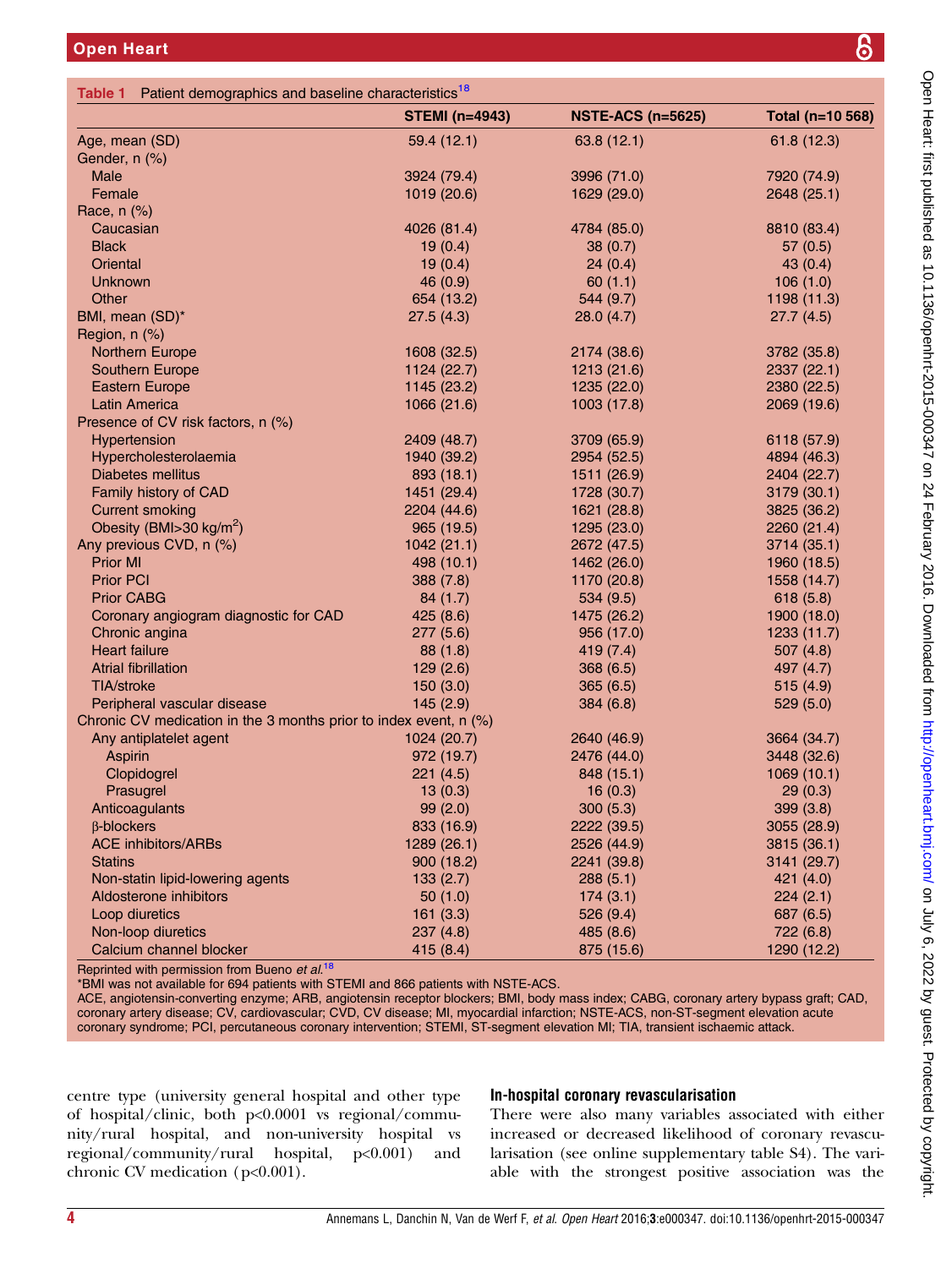<span id="page-4-0"></span>

| Table 2 Prehospital HCRU in patients with STEMI and                                                                                                                                                                                                                                                                                                   |                   |                                        |             | NSTE-ACS with or without a history of CVD |                   |                           |             |                   |                                             |
|-------------------------------------------------------------------------------------------------------------------------------------------------------------------------------------------------------------------------------------------------------------------------------------------------------------------------------------------------------|-------------------|----------------------------------------|-------------|-------------------------------------------|-------------------|---------------------------|-------------|-------------------|---------------------------------------------|
|                                                                                                                                                                                                                                                                                                                                                       | <b>INE</b>        |                                        |             |                                           | <b>NSTE-ACS</b>   |                           |             |                   |                                             |
|                                                                                                                                                                                                                                                                                                                                                       | <b>History of</b> | $\overline{\sigma}$<br>No history      |             | p Value for<br>CVD vs no                  | <b>History of</b> | No history of             |             | CVD <sub>vs</sub> | p Value for Overall p value<br>for STEMI vs |
| Resource use item                                                                                                                                                                                                                                                                                                                                     |                   | CVD (n=1042) CVD (n=3857) All (n=4899) |             | CVD                                       | CVD (n=2672)      | CVD (n=2904) All (n=5576) |             | no CVD            | NSTE-ACS                                    |
| έč<br>ΕCG*                                                                                                                                                                                                                                                                                                                                            | 444 (44.7)        | 1717 (44.5)                            | 2161 (44.1) | 0.91                                      | 973 (36.4)        | 058 (36.4)                | 2031 (36.4) | 0.99              | $-0.0001$                                   |
| Any prehospital CV                                                                                                                                                                                                                                                                                                                                    | 261 (25.0)        | 1043 (27.0)                            | 1304 (26.6) | 0.20                                      | 376 (14.1)        | 469 (16.2)                | 845 (15.2)  | 0.03              | $-0.0001$                                   |
| medication                                                                                                                                                                                                                                                                                                                                            |                   |                                        |             |                                           |                   |                           |             |                   |                                             |
| Any fibrinolytic                                                                                                                                                                                                                                                                                                                                      | 17(1.6)           | 90(2.3)                                | 107(2.2)    | 0.17                                      | 2(0.1)            | 3(0.1)                    | 5(0.1)      |                   | $-0.0001$                                   |
| Any antiplatelet agent                                                                                                                                                                                                                                                                                                                                | 256 (24.6)        | 1026 (26.6)                            | (282 (26.2) | 0.19                                      | 358(13.4)         | 465 (16.0)                | 823 (14.8)  | 0.72<br>0.01      | $-0.0001$                                   |
| Any anticoagulant                                                                                                                                                                                                                                                                                                                                     | 131 (12.6)        | 571 (14.8)                             | 702 (14.3)  | 0.07                                      | 113(4.2)          | 139(4.8)                  | 252 (4.5)   | 0.32              | $-0.0001$                                   |
| Ambulance transfer, n (%)†                                                                                                                                                                                                                                                                                                                            | 352 (33.7)        | 519 (39.4)                             | 871 (38.2)  | 0.001                                     | 735(27.5)         | 016 (35.0)                | 751 (31.4)  | $-0.0001$         | $-0.0001$                                   |
| Duration, minutes;                                                                                                                                                                                                                                                                                                                                    | 72.0 (86.8)       | 64.6 (73.8)                            | 66.0 (76.4) | 0.14                                      | 63.5(85.2)        | 65.4 (75.5)               | 64.6 (79.7) | 0.63              | 0.59                                        |
| mean (SD)                                                                                                                                                                                                                                                                                                                                             |                   |                                        |             |                                           |                   |                           |             |                   |                                             |
| Median (range)                                                                                                                                                                                                                                                                                                                                        | 47.5 (8-950)      | 45 (1-960)                             | 45 (1-960)  |                                           | $40(5-900)$       | 45 (5-999)                | 45 (5-999)  |                   |                                             |
| CV, cardiovascular; CVD, CV disease; HCRU, healthcare resource use; NSTE-ACS, non-ST-segment elevation acute coronary syndrome; STEMI, ST-segment elevation myocardial infarction.<br>Transport between hospitals, not transport to initial hospital.<br>*ECG data were unavailable for 254 patients.<br>Values are n (%) unless otherwise indicated. |                   |                                        |             |                                           |                   |                           |             |                   |                                             |
|                                                                                                                                                                                                                                                                                                                                                       |                   |                                        |             |                                           |                   |                           |             |                   |                                             |

presence of catheterisation laboratory facilities, followed by diagnosis of STEMI (p<0.0001 in each case). Other variables strongly associated with increased likelihood of revascularisation (all  $p \leq 0.001$ ) were male gender, family history of CAD and time from symptom onset to hospital admission <1 h. Variables strongly associated with decreased likelihood of coronary intervention (all p≤0.001) were region (Latin America, Eastern Europe and Southern Europe vs Northern Europe), prior cardiac disease, atrial fibrillation, centre type (nonuniversity general hospital vs regional/community/rural hospital, and non-severe dependence vs none or unknown degree of dependence). A full list of the variables analysed is shown in the online [supplementary](http://dx.doi.org/10.1136/openhrt-2015-000347) [table](http://dx.doi.org/10.1136/openhrt-2015-000347)s S5–S7.

## Any in-hospital therapeutic procedure

The variables most strongly associated with increased likelihood of any in-hospital therapeutic procedure (resuscitation, mechanical ventilation, intra-aortic balloon pumping, temporary/permanent pacemaker, implantable cardiac defibrillator, cardiac resynchronisation therapy) were STEMI versus NSTE-ACS, Killip Class  $2/3/4$  vs  $1/unknown$ , and LVEF<30% or severely reduced versus other (all p<0.0001) (see online [supplementary table](http://dx.doi.org/10.1136/openhrt-2015-000347)s S6 and S8). There was a greatly decreased likelihood of therapeutic procedure in Eastern Europe compared with Northern Europe (p<0.0001). A full list of the variables analysed is shown in the online [supplementary table](http://dx.doi.org/10.1136/openhrt-2015-000347) S6.

## Any fibrinolytic use

Not surprisingly, the strongest predictor of fibrinolytic use was diagnosis of STEMI (p<0.0001) (see online [supplementary table](http://dx.doi.org/10.1136/openhrt-2015-000347) S7). The two other variables with a strong association ( $p \le 0.001$ ) with increased likelihood of any fibrinolytic use were region (more likely in Latin America and Southern Europe compared with Northern Europe) and centre type (university general hospital vs regional/community/rural hospital). Fibrinolytic use was significantly less likely  $(p<0.0001)$  in centres with catheterisation laboratory facilities compared with those without.

# **DISCUSSION**

The results of the present analysis indicate that use of antithrombotic medication and PCI is lower in patients with NSTE-ACS than with STEMI, and that, unexpectedly, overall HCRU is slightly lower in patients with than without a history of CVD. Multivariable analyses confirmed that use of technologies and healthcare facilities is disease driven as well as influenced by the supply site characteristics. As a result, there remain large regional differences in treatment patterns.

In the ACCESS survey of ACS management in developing countries, the general pattern of in-hospital management in patients with STEMI and NSTE-ACS was similar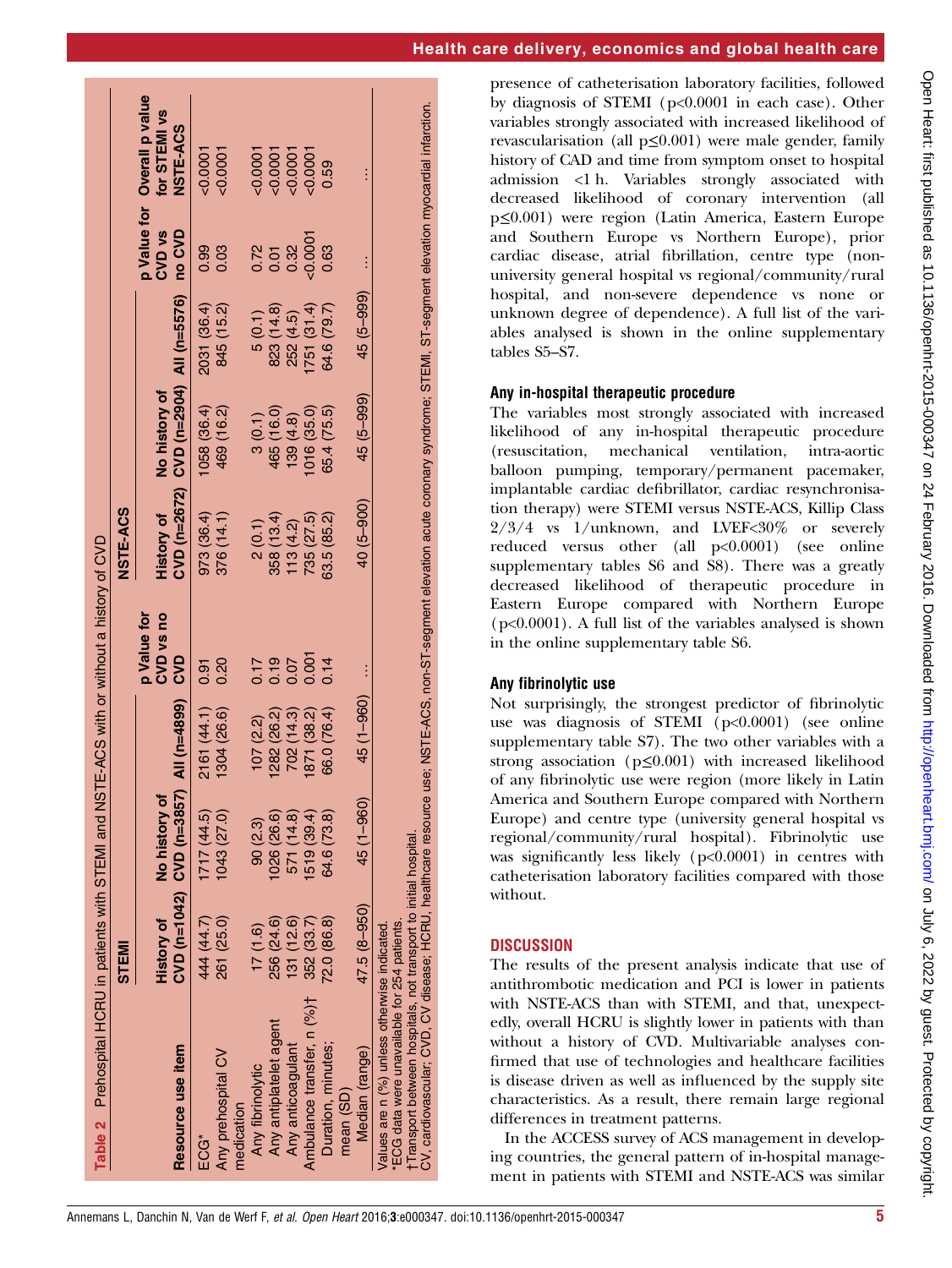<span id="page-5-0"></span>

| Table 3 In-hospital HCRU with any statistically significant differences in use between patients with STEMI and NSTE-ACS with or without a history of CVD <sup>*</sup> |                                          |                               |              |                                               |                                          |                               |                   |                                               |                                                    |
|-----------------------------------------------------------------------------------------------------------------------------------------------------------------------|------------------------------------------|-------------------------------|--------------|-----------------------------------------------|------------------------------------------|-------------------------------|-------------------|-----------------------------------------------|----------------------------------------------------|
|                                                                                                                                                                       | <b>STEMI</b>                             |                               |              |                                               | <b>NSTE-ACS</b>                          |                               |                   |                                               |                                                    |
| <b>Resource use item</b>                                                                                                                                              | <b>History of</b><br><b>CVD (n=1042)</b> | No history of<br>CVD (n=3857) | All (n=4899) | p Value for<br><b>CVD vs no</b><br><b>CVD</b> | <b>History of</b><br><b>CVD (n=2672)</b> | No history of<br>CVD (n=2904) | All<br>$(n=5576)$ | p Value for<br><b>CVD vs no</b><br><b>CVD</b> | Overall p value<br>for STEMI vs<br><b>NSTE-ACS</b> |
| Laboratory tests and investigations                                                                                                                                   |                                          |                               |              |                                               |                                          |                               |                   |                                               |                                                    |
| On admission                                                                                                                                                          |                                          |                               |              |                                               |                                          |                               |                   |                                               |                                                    |
| <b>Blood glucose</b>                                                                                                                                                  | 904 (86.8)                               | 3379 (87.6)                   | 4283 (87.4)  | 0.46                                          | 2267 (84.8)                              | 2554 (87.9)                   | 4821 (86.5)       | < 0.001                                       | 0.14                                               |
| Haematocrit                                                                                                                                                           | 889 (85.3)                               | 3359 (87.1)                   | 4248 (86.7)  | 0.14                                          | 2274 (85.1)                              | 2452 (84.4)                   | 4726 (84.8)       | 0.49                                          | < 0.01                                             |
| During hospitalisation                                                                                                                                                |                                          |                               |              |                                               |                                          |                               |                   |                                               |                                                    |
| Creatinine                                                                                                                                                            | 921 (88.4)                               | 3436 (89.1)                   | 4357 (88.9)  | 0.53                                          | 2330 (87.2)                              | 2524 (86.9)                   | 4854 (87.1)       | 0.75                                          | < 0.01                                             |
| Diagnostic procedures                                                                                                                                                 |                                          |                               |              |                                               |                                          |                               |                   |                                               |                                                    |
| Echocardiography                                                                                                                                                      | 852 (81.8)                               | 3250 (84.3)                   | 4102 (83.7)  | 0.053                                         | 1957 (73.2)                              | 2238 (77.1)                   | 4195 (75.2)       | < 0.001                                       | < 0.0001                                           |
| Non-invasive testing                                                                                                                                                  |                                          |                               |              |                                               |                                          |                               |                   |                                               |                                                    |
| Treadmill                                                                                                                                                             | 29(2.8)                                  | 184(4.8)                      | 213(4.3)     | < 0.01                                        | 140(5.2)                                 | 198 (6.8)                     | 338(6.1)          | 0.02                                          | < 0.0001                                           |
| Nuclear imaging                                                                                                                                                       | 36(3.5)                                  | 93(2.4)                       | 129(2.6)     | 0.06                                          | 69 (2.6)                                 | 38(1.3)                       | 107(1.9)          | < 0.001                                       | 0.01                                               |
| <b>MRI</b>                                                                                                                                                            | 11(1.1)                                  | 74 (1.9)                      | 85(1.7)      | 0.06                                          | 24(0.9)                                  | 33(1.1)                       | 57(1.0)           | 0.38                                          | < 0.01                                             |
| CT angiography                                                                                                                                                        | 10(1.0)                                  | 27(0.7)                       | 37(0.8)      | 0.39                                          | 40(1.5)                                  | 32(1.1)                       | 72(1.3)           | 0.19                                          | < 0.01                                             |
| Therapeutic procedures                                                                                                                                                |                                          |                               |              |                                               |                                          |                               |                   |                                               |                                                    |
| <b>Resuscitation</b>                                                                                                                                                  | 40 (3.8)                                 | 167(4.3)                      | 207(4.2)     | 0.49                                          | 33(1.2)                                  | 40(1.4)                       | 73(1.3)           | 0.64                                          | < 0.0001                                           |
| Mechanical                                                                                                                                                            | 18(1.7)                                  | 92(2.4)                       | 110(2.2)     | 0.20                                          | 28(1.0)                                  | 34(1.2)                       | 62(1.1)           | 0.66                                          | < 0.0001                                           |
| ventilation, n (%)+                                                                                                                                                   |                                          |                               |              |                                               |                                          |                               |                   |                                               |                                                    |
| Duration of                                                                                                                                                           | 2.1(1.6)                                 | 3.4(3.2)                      | 3.2(3.0)     | 0.03                                          | 2.3(3.0)                                 | 2.8(4.5)                      | 2.6(3.9)          | 0.63                                          | 0.30                                               |
| ventilation, days;                                                                                                                                                    |                                          |                               |              |                                               |                                          |                               |                   |                                               |                                                    |
| mean (SD)                                                                                                                                                             |                                          |                               |              |                                               |                                          |                               |                   |                                               |                                                    |
| Median (range)                                                                                                                                                        | $1.5(1-6)$                               | $2(1-16)$                     | $2(1-16)$    | $\mathcal{L}_{\mathcal{A}}$ .                 | $1(1-12)$                                | $1(1-26)$                     | $1(1-26)$         | $\cdots$                                      |                                                    |
| Intra-aortic balloon                                                                                                                                                  | 18(1.7)                                  | 69(1.8)                       | 87(1.8)      | 0.89                                          | 16(0.6)                                  | 20(0.7)                       | 36(0.6)           | 0.68                                          | < 0.0001                                           |
| pumping                                                                                                                                                               |                                          |                               |              |                                               |                                          |                               |                   |                                               |                                                    |
| Temporary                                                                                                                                                             | 33(3.2)                                  | 97(2.5)                       | 130(2.7)     | 0.25                                          | 22(0.8)                                  | 22(0.8)                       | 44 (0.8)          | 0.78                                          | < 0.0001                                           |
| pacemaker                                                                                                                                                             |                                          |                               |              |                                               |                                          |                               |                   |                                               |                                                    |
| Permanent                                                                                                                                                             | 9(0.9)                                   | 20(0.5)                       | 29(0.6)      | 0.20                                          | 54(2.0)                                  | 12(0.4)                       | 66 (1.2)          | < 0.0001                                      | < 0.01                                             |
| pacemaker                                                                                                                                                             |                                          |                               |              |                                               |                                          |                               |                   |                                               |                                                    |
| Implantable cardiac                                                                                                                                                   | 8(0.8)                                   | 17(0.4)                       | 25(0.5)      | 0.19                                          | 24(0.9)                                  | 8(0.3)                        | 32(0.6)           | < 0.01                                        | 0.66                                               |
| defibrillator                                                                                                                                                         |                                          |                               |              |                                               |                                          |                               |                   |                                               |                                                    |
| Coronary intervention                                                                                                                                                 |                                          |                               |              |                                               |                                          |                               |                   |                                               |                                                    |
| Any cardiac                                                                                                                                                           | 878 (84.3)                               | 3338 (86.5)                   | 4216 (86.1)  | 0.06                                          | 1952 (73.1)                              | 2404 (82.8)                   | 4356 (78.1)       | < 0.0001                                      | < 0.0001                                           |
| catheterisation                                                                                                                                                       |                                          |                               |              |                                               |                                          |                               |                   |                                               |                                                    |
| Any PCI                                                                                                                                                               | 771 (74.0)                               | 3008 (78.0)                   | 3779 (77.1)  | < 0.01                                        | 1284 (48.1)                              | 1776 (61.2)                   | 3060 (54.9)       | < 0.0001                                      | < 0.0001                                           |
| $PCI + \ge 1$ stent                                                                                                                                                   | 698 (67.0)                               | 2924 (75.8)                   | 3622 (73.9)  | < 0.0001                                      | 1182 (44.2)                              | 1728 (59.5)                   | 2910 (52.2)       | < 0.0001                                      | < 0.0001                                           |
| $(\text{any})$                                                                                                                                                        |                                          |                               |              |                                               |                                          |                               |                   |                                               |                                                    |
| $PCI + \geq 1$ BMS                                                                                                                                                    | 456 (43.8)                               | 1871 (48.5)                   | 2327 (47.5)  | < 0.01                                        | 583 (21.8)                               | 900(31.0)                     | 1483 (26.6)       | < 0.0001                                      | < 0.0001                                           |
| $PCI + \ge 1$ DES                                                                                                                                                     | 265 (25.4)                               | 1175 (30.5)                   | 1440 (29.4)  | < 0.01                                        | 667 (25.0)                               | 903(31.1)                     | 1570 (28.2)       | < 0.0001                                      | 0.16                                               |
| <b>CABG</b>                                                                                                                                                           | 10(1.0)                                  | 48 (1.2)                      | 58(1.2)      | 0.45                                          | 93(3.4)                                  | 114(3.9)                      | 207(3.7)          | 0.34                                          | < 0.0001                                           |
|                                                                                                                                                                       |                                          |                               |              |                                               |                                          |                               |                   |                                               | Continued                                          |

 $\bf O$ 

Open Heart

**Open Heart**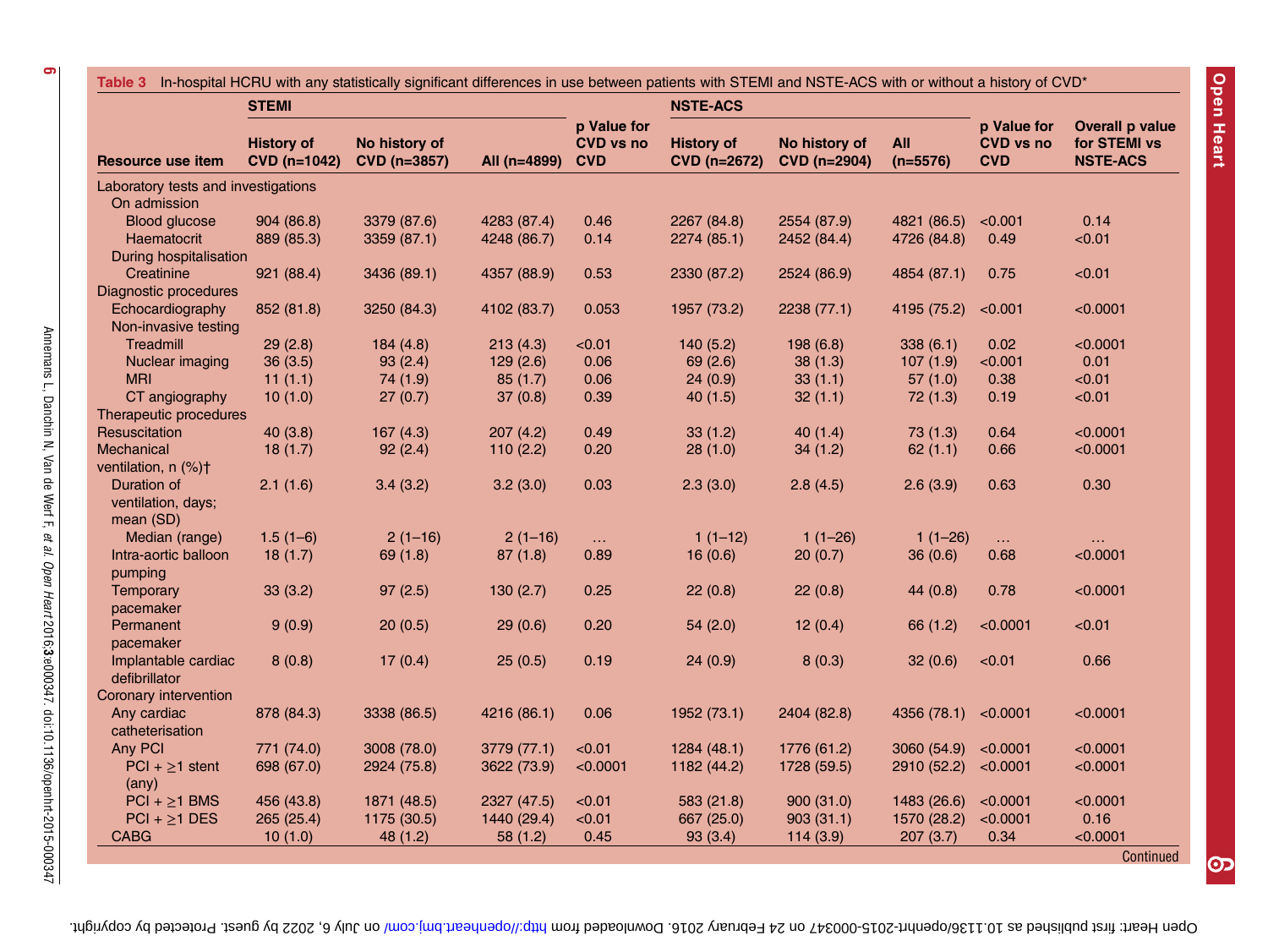| Continued<br>Table 3                   |                                   |                               |              |                                               |                                   |                               |                   |                                               |                                                           |
|----------------------------------------|-----------------------------------|-------------------------------|--------------|-----------------------------------------------|-----------------------------------|-------------------------------|-------------------|-----------------------------------------------|-----------------------------------------------------------|
|                                        | <b>STEMI</b>                      |                               |              |                                               | <b>NSTE-ACS</b>                   |                               |                   |                                               |                                                           |
| <b>Resource use item</b>               | <b>History of</b><br>CVD (n=1042) | No history of<br>CVD (n=3857) | All (n=4899) | p Value for<br><b>CVD vs no</b><br><b>CVD</b> | <b>History of</b><br>CVD (n=2672) | No history of<br>CVD (n=2904) | All<br>$(n=5576)$ | p Value for<br><b>CVD vs no</b><br><b>CVD</b> | <b>Overall p value</b><br>for STEMI vs<br><b>NSTE-ACS</b> |
| Antithrombotic medication <sup>±</sup> |                                   |                               |              |                                               |                                   |                               |                   |                                               |                                                           |
| At least one<br>fibrinolytic           | 151 (14.5)                        | 610 (15.8)                    | 761 (15.5)   | 0.30                                          | 7(0.3)                            | 17(0.6)                       | 24(0.4)           | 0.07                                          | < 0.0001                                                  |
| At least one<br>antiplatelet agent     | 1041 (99.9)                       | 3857 (100)                    | 4898 (100)   | 0.05                                          | 2656 (99.4)                       | 2895 (99.7)                   | 5551 (99.6)       | 0.11                                          | < 0.0001                                                  |
| Total LOS, days                        |                                   |                               |              |                                               |                                   |                               |                   |                                               |                                                           |
| Mean (SD)                              | 8.3(6.9)                          | 7.7(6.0)                      | 7.8(6.2)     | < 0.01                                        | 8.1(5.8)                          | 7.2(5.3)                      | 7.7(5.6)          | < 0.0001                                      | 0.20                                                      |
| Median (range)                         | $7(1-97)$                         | $6(1-157)$                    | $6(1-157)$   | $\sim 10$                                     | $6(1-49)$                         | $6(1-62)$                     | $6(1-62)$         | $\sim$                                        | $\sim 100$                                                |
| Flow types $(\%)\$                     |                                   |                               |              |                                               |                                   |                               |                   |                                               |                                                           |
| No transfer from                       | 690 (66.2)                        | 2338 (60.6)                   | 3028 (61.8)  | < 0.01                                        | 1937 (72.5)                       | 1888 (65.0)                   | 3825 (68.6)       | < 0.0001                                      | < 0.0001                                                  |
| hospital 1                             |                                   |                               |              |                                               |                                   |                               |                   |                                               |                                                           |
| <b>Transfer from</b>                   | 262 (25.1)                        | 1131 (29.3)                   | 1393 (28.4)  | $\sim$                                        | 382 (14.2)                        | 531 (18.3)                    | 913(16.4)         | $\sim$ $\sim$                                 | $\sim 100$                                                |
| hospital 1 to 2                        |                                   |                               |              |                                               |                                   |                               |                   |                                               |                                                           |
| <b>Transfer from</b>                   | 90(8.6)                           | 388 (10.1)                    | 478 (9.8)    | $\cdots$                                      | 353 (13.2)                        | 485 (16.7)                    | 838 (15.0)        | $\mathbf{1}$                                  | $\sim$                                                    |
| hospital 1 to 2 to 1                   |                                   |                               |              |                                               |                                   |                               |                   |                                               |                                                           |
| LOS by transfer group, days            |                                   |                               |              |                                               |                                   |                               |                   |                                               |                                                           |
| No transfer from hospital 1            |                                   |                               |              |                                               |                                   |                               |                   |                                               |                                                           |
| $n$ (%)                                | 690 (66.2)                        | 2338¶ (60.6)                  | 3028 (61.8)  | Ω¥,                                           | 1937 (72.5)                       | 1888 (65.0)                   | 3825 (68.6)       | $\sim$                                        | $\sim 100$                                                |
| Mean LOS (SD)                          | 7.9(4.9)                          | 7.4(5.9)                      | 7.5(5.7)     | 0.02                                          | 7.4(5.1)                          | 6.6(4.6)                      | 7.0(4.9)          | < 0.0001                                      | < 0.001                                                   |
| <b>Median LOS</b>                      | $7(1-41)$                         | $6(1-157)$                    | $6(1-157)$   | $\mathbf{1}$                                  | $6(1-47)$                         | $6(1-62)$                     | $6(1-62)$         | $\sim$                                        | $\sim 100$                                                |
| (range)                                |                                   |                               |              |                                               |                                   |                               |                   |                                               |                                                           |
| Transfer from hospital 1 to 2          |                                   |                               |              |                                               |                                   |                               |                   |                                               |                                                           |
| $n$ (%)                                | 262(25.1)                         | 1131 (29.3)                   | 1393 (28.4)  | $\mathcal{L}_{\mathcal{A}}$ .                 | 382 (14.2)                        | 531(18.3)                     | 913 (16.4)        | $\sim$                                        | $\sim 100$                                                |
| Mean LOS (SD)                          | 9.5(10.7)                         | 8.1(5.7)                      | 8.4(7.0)     | 0.05                                          | 10.0(7.0)                         | 8.1(6.3)                      | 8.9(6.7)          | < 0.0001                                      | 0.08                                                      |
| <b>Median LOS</b>                      | $7(1-97)$                         | $6(1-76)$                     | $7(1-97)$    | $\mathcal{L}_{\mathcal{A}}$ .                 | $8(3-49)$                         | $7(2-59)$                     | $7(2-59)$         | $\sim$                                        | $\sim$ .                                                  |
| (range)                                |                                   |                               |              |                                               |                                   |                               |                   |                                               |                                                           |
| Transfer from hospital 1 to 2 to 1     |                                   |                               |              |                                               |                                   |                               |                   |                                               |                                                           |
| $n$ (%)                                | 90(8.6)                           | 388 (10.1)                    | 478 (9.8)    | in a                                          | 353 (13.2)                        | 485 (16.7)                    | 838 (15.0)        | $\sim$                                        | $\sim 100$                                                |
| Mean LOS (SD)                          | 7.9(5.0)                          | 8.2(7.3)                      | 8.1(6.9)     | 0.74                                          | 10.1(7.0)                         | 8.7(5.9)                      | 9.3(6.4)          | < 0.01                                        | < 0.01                                                    |
| <b>Median LOS</b><br>(range)           | $6(2-31)$                         | $6.5(1-95)$                   | $6(1-95)$    | $\sim$                                        | $8(1-46)$                         | $7(2-46)$                     | $7(1-46)$         | $\sim$                                        | $\sim$ .                                                  |

Values are <sup>n</sup> (%) unless otherwise indicated.

\*Includes resource use in all hospitals, if patients were transferred.

†Duration of mechanical ventilation data not available for 12 patients.

‡Data provided for in-hospital antithrombotic medication administered to ≥1% of patients with STEMI or NSTE-ACS.

§p Values for flow type compare the three flow types together.

¶LOS data not available for 1520 patients with STEMI and no prior CVD.

BMS, bare-metal stent; CABG, coronary artery bypass graft; CVD, cardiovascular disease; DES, drug-eluting stent; HCRU, healthcare resource use; LOS, length of hospital stay; NSTE-ACS, non-ST-segment elevation acute coronary syndrome; PCI, percutaneous coronary intervention; STEMI, ST-segment elevation myocardial infarction.

Health care delivery, economics and global health care

Health care delivery, economics and global health care

 $\overline{\phantom{0}}$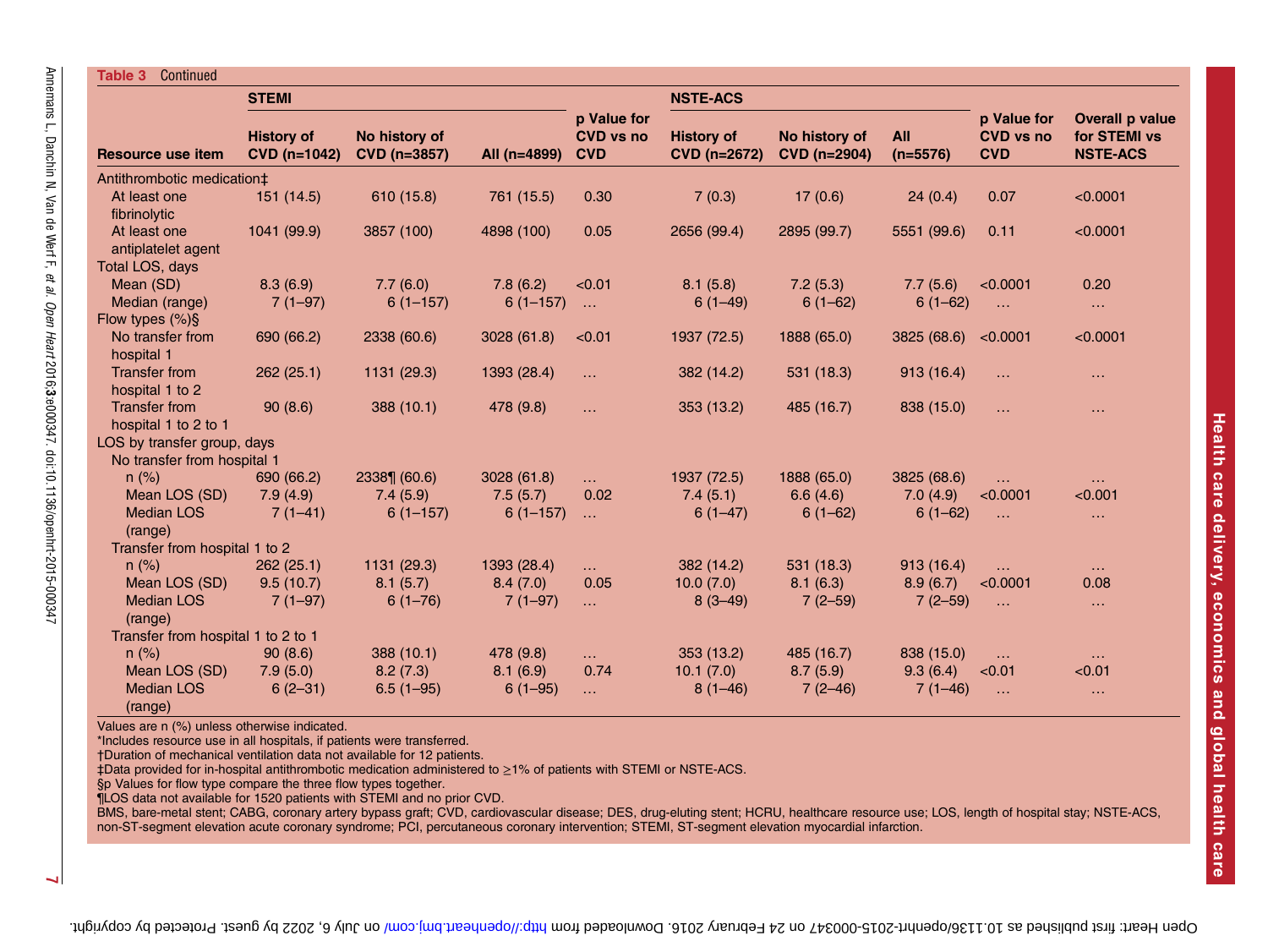<span id="page-7-0"></span>

Figure 1 Distribution of total length of hospital stay: patients with (A) ST-segment elevation myocardial infarction (STEMI) and (B) non-ST-segment elevation acute coronary syndrome (NSTE-ACS).

to that reported here; that is, overall antiplatelet and anticoagulant use was similar by diagnosis but fewer patients with NSTE-ACS than with STEMI received fibri-nolytics, fewer had PCI and more underwent CABG.<sup>[11](#page-9-0)</sup> Evidence from a meta-analysis of randomised trials suggests that patients with NSTE-ACS do benefit from early coronary intervention in terms of reduced risk of recurrent ischaemia and shorter hospital stay, $2^0$  and treatment guidelines recommend early intervention in these patients.[3 6](#page-8-0) Nevertheless, adherence to such guidance may be suboptimal. $\frac{10^{21}}{21}$ 

One rather unexpected observation is that fewer than 50% of patients in EPICOR had a prehospital ECG performed. While it is possible that not all external ECGs were captured in the data, it is also feasible that patients who had had a prior ACS recognised their symptoms and were driven to hospital immediately by a family member or friend, rather than waiting for an ambulance.

Overall mean LOS in this analysis was broadly similar in patients with STEMI and NSTE-ACS, varying by about

1 day for both mean (7.2–8.3 days) and median (6– 7 days) values. Transfer to a second hospital increased the mean LOS by 1–3 days, with the greatest difference in patients with NSTE-ACS with prior CVD (7.4 vs 10.0 days for non-transferred patients vs those transferred from hospital 1 to 2, respectively). Interestingly, transfer from hospital 1 to 2 and then back again did not appear to increase the overall LOS relative to patients who were only transferred from hospital 1 to 2. A possible explanation may be that when clear rules for transferring patients exist between hospitals, more efficient care can be achieved.

The LOS findings in this study are in keeping with those of the PLATO health economic substudy, where mean LOS for index hospitalisation was approximately 8 days.[22](#page-9-0) In a German study, median LOS in patients with ACS admitted to the emergency department was also 8 days, but was shortened to 5 days in patients treated in a chest pain unit. $^{23}$  $^{23}$  $^{23}$  Similarly, a UK retrospective analysis of ACS admissions found that median LOS was reduced from 7 to 5 days after a 24/7 consultant cardiologist-delivered service was established. $^{24}$  $^{24}$  $^{24}$  In a US study of patients with NSTEMI admitted to Acute Coronary Treatment Intervention Outcomes Network Registry–Get With The Guidelines hospitals, median LOS was even shorter, at  $3 \frac{\text{days}}{25}$  $3 \frac{\text{days}}{25}$  $3 \frac{\text{days}}{25}$  These studies suggest that guideline adherence and establishment of a dedicated chest pain unit or cardiologist-delivered service may shorten overall LOS in patients with ACS. The wide range of LOS in our own analysis (1–157 days) may reflect the wide variability among the hospitals and countries included in EPICOR, as well as differences in patient characteristics, particularly related comorbidities. However, as median overall LOS across the patient groups was 6–7 days, it is likely that the longer and shorter stays represent a small number of outliers in each case.

Patients with prior CVD in each diagnostic group were slightly less likely to be transferred to another hospital and less likely to receive CV medication or undergo PCI. However, patients with NSTE-ACS with a history of CVD were most likely to receive a permanent pacemaker, which might be related to older age. It was rather unexpected that patients with a history of CVD received less intensive care overall than those without a history of CVD. There are few previous studies looking specifically at the impact of CVD history on management and HCRU in patients with ACS. One study of patients with NSTE-ACS with or without a history of cerebrovascular disease $^{26}$  $^{26}$  $^{26}$  and another in patients with ACS with or without a history of atrial fibrillation, $27$  both found that patients with a history received fewer evidence-based medical and invasive therapies than those without. Interestingly, 1 year outcomes data from EPICOR showed that initial management strategy (ie, no PCI/ CABG) is associated with increased mortality risk in patients with NSTE-ACS.<sup>[28](#page-9-0)</sup> It has also been reported that patients with a history of CVD and symptoms of a new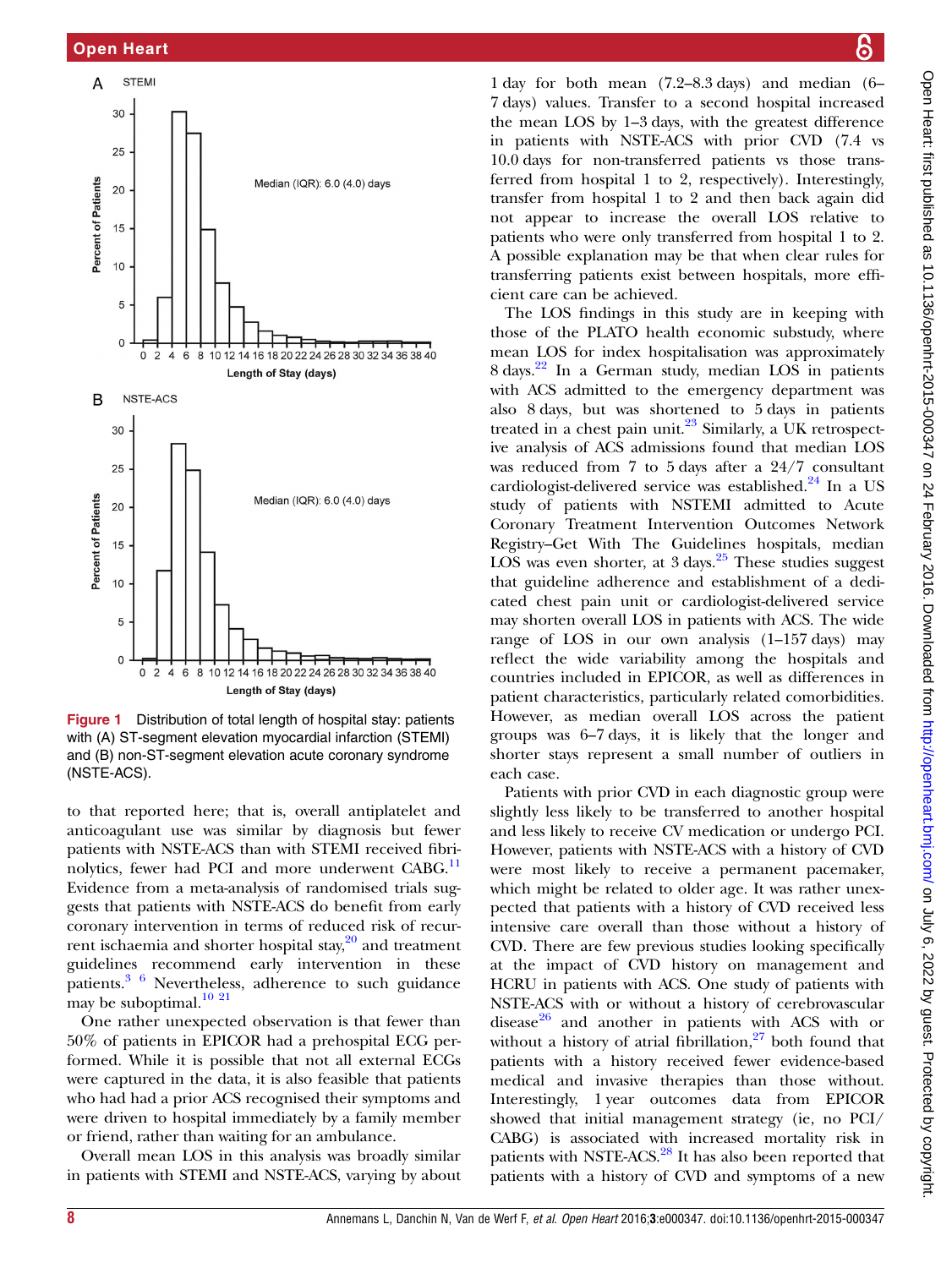<span id="page-8-0"></span>STEMI do not call for medical attention any earlier than patients without prior CVD, suggesting a need for education of patients with coronary disease.<sup>2</sup>

#### Limitations

One study limitation was the exclusion of HCRU in patients who did not survive the index hospitalisation, as only patients discharged alive were included. It should be noted, however, that survivors of ACS represent a highly relevant group since they are the target population for secondary prevention. An additional limitation was the exclusion of patients transferred out to, and discharged from, a non-participating hospital. Furthermore, use of CV medication in this analysis is reported only as number (per cent) of patients receiving each type of drug, not according to specific dose or combination received, which may have provided more insight into treatment modalities and potential costs. For LOS, there is no separation of time spent in intensive care unit, coronary care unit or general ward, but rather an overall figure. There was also no record of transport (ambulance or otherwise) to the initial hospital, and ambulance transfer between hospitals was recorded in terms of duration rather than distance. Further analysis is required to compare cost data between selected countries or groups of countries.

#### **CONCLUSIONS**

These results indicate that prehospital and in-hospital HCRU is slightly higher in patients with ACS without, than in those with, a history of CVD. Prehospital antiplatelet use, prehospital and in-hospital use of fibrinolytics, and in-hospital PCI, are more frequent in patients with STEMI than with NSTE-ACS, whereas CABG is more frequent in patients with NSTE-ACS. There are also regional differences in HCRU, such as longer LOS and lower likelihood of coronary intervention in Latin America and Southern Europe compared with Northern Europe. Further analyses will investigate possible differences in follow-up costs between these patient groups.

#### Author affiliations

- <sup>1</sup>Department of Public Health, I-CHER Interuniversity Centre for Health Economics Research, Ghent University, Ghent, Belgium
- 2 Département de Cardiologie, Hôpital Européen Georges Pompidou &
- Université René Descartes, Paris, France
- <sup>3</sup>Department of Cardiovascular Medicine, University Hospitals Leuven, Leuven, Belgium
- <sup>4</sup> London School of Hygiene and Tropical Medicine, London, UK
- 5 Medical Department, AstraZeneca France, Rueil Malmaison Cedex, France 6 Observational Research Centre, Payer & Real World Evidence, AstraZeneca, Madrid, Spain
- <sup>7</sup> Centro Nacional de Investigaciones Cardiovasculares (CNIC)
- <sup>8</sup>Cardiology Department, Instituto de Investigación i+12, Hospital Universitario 12 de Octubre
- <sup>9</sup>Universidad Complutense de Madrid, Madrid, Spain

Acknowledgements Medical writing support was provided by Liz Anfield, Prime Medica Ltd, Knutsford, Cheshire, UK and funded by AstraZeneca.

Statistical analysis was performed by Richard Cairns, Worldwide Clinical Trials, UK.

Contributors All authors contributed to the design and conduct of the study, analysis of the study data, and opinions, conclusions and interpretation of the data.

Funding The EPICOR study was funded by AstraZeneca.

Competing interests LA has received consulting and lecture fees from AstraZeneca. ND has received consulting or speaking fees from AstraZeneca, BMS, Boehringer-Ingelheim, GSK, MSD-Schering Plough, Novartis, Pierre Fabre, Pfizer, Roche, Sanofi-Aventis, Servier, Takeda and The Medicines Company. FVdW has received consulting fees and research grants from Boehringer Ingelheim and Merck, and consulting fees from Roche, Sanofi-Aventis, AstraZeneca and The Medicines Company. SP has received research funding from AstraZeneca. ML and JM are employees of AstraZeneca. HB has received advisory/consulting fees from AstraZeneca, Bayer, Daichii-Sankyo, Eli Lilly, Novartis, Roche and AstraZeneca, and research grants from AstraZeneca.

Patient consent Obtained.

Ethics approval The final study protocol was approved in writing by the Ethics Committees of participating centres according to each country's local regulations.

Provenance and peer review Not commissioned; externally peer reviewed.

Data sharing statement The EPICOR study database is the property of AstraZeneca. Data Requests can be sent for consideration through the portal that can be found at [www.astrazenecaclinicaltrials.com](http://www.astrazenecaclinicaltrials.com), which also includes information on the company Clinical Transparency Policy

**Open Access** This is an Open Access article distributed in accordance with the Creative Commons Attribution Non Commercial (CC BY-NC 4.0) license, which permits others to distribute, remix, adapt, build upon this work noncommercially, and license their derivative works on different terms, provided the original work is properly cited and the use is non-commercial. See: [http://](http://creativecommons.org/licenses/by-nc/4.0/) [creativecommons.org/licenses/by-nc/4.0/](http://creativecommons.org/licenses/by-nc/4.0/)

#### REFERENCES

- 1. World Health Organization. Cardiovascular diseases (CVDs). Fact sheet No. 317. 2013. [http://www.who.int/mediacentre/factsheets/](http://www.who.int/mediacentre/factsheets/fs317/en/#) [fs317/en/#](http://www.who.int/mediacentre/factsheets/fs317/en/#) (accessed 22 Jul 2013).
- 2. Vedanthan R, Seligman B, Fuster V. Global perspective on acute coronary syndrome: a burden on the young and poor. [Circ Res](http://dx.doi.org/10.1161/CIRCRESAHA.114.302782) 2014;114:1959–75.
- 3. Hamm CW, Bassand JP, Agewall S, et al. ESC Guidelines for the management of acute coronary syndromes in patients presenting without persistent ST-segment elevation: the Task Force for the management of acute coronary syndromes (ACS) in patients presenting without persistent ST-segment elevation of the European Society of Cardiology (ESC). [Eur Heart J](http://dx.doi.org/10.1093/eurheartj/ehr236) 2011;32:2999-3054.
- Steg PG, James SK, Atar D, et al. ESC Guidelines for the management of acute myocardial infarction in patients presenting with ST-segment elevation. [Eur Heart J](http://dx.doi.org/10.1093/eurheartj/ehs215) 2012;33:2569-619.
- 5. O'Gara PT, Kushner FG, Ascheim DD, et al. 2013 ACCF/AHA guideline for the management of ST-elevation myocardial infarction: a report of the American College of Cardiology Foundation/American Heart Association Task Force on Practice Guidelines. [Circulation](http://dx.doi.org/10.1161/CIR.0b013e3182742cf6) 2013;127:e362–425.
- 6. Jneid H, Anderson JL, Wright RS, et al. 2012 ACCF/AHA focused update of the guideline for the management of patients with unstable angina/non-ST-elevation myocardial infarction (updating the 2007 guideline and replacing the 2011 focused update): a report of the American College of Cardiology Foundation/American Heart Association Task Force on practice guidelines. [Circulation](http://dx.doi.org/10.1161/CIR.0b013e318256f1e0) 2012;126:875–910.
- 7. Bueno H, Sinnaeve P, Annemans L, et al. Opportunities for improvement in anti-thrombotic therapy and other strategies for the management of acute coronary syndromes: insights from EPICOR, an international study of current practice patterns. Eur Heart J Acute Cardiovasc Care 2016;5:3–12.
- 8. Puymirat E, Battler A, Birkhead J, et al. Euro Heart Survev 2009 Snapshot: regional variations in presentation and management of